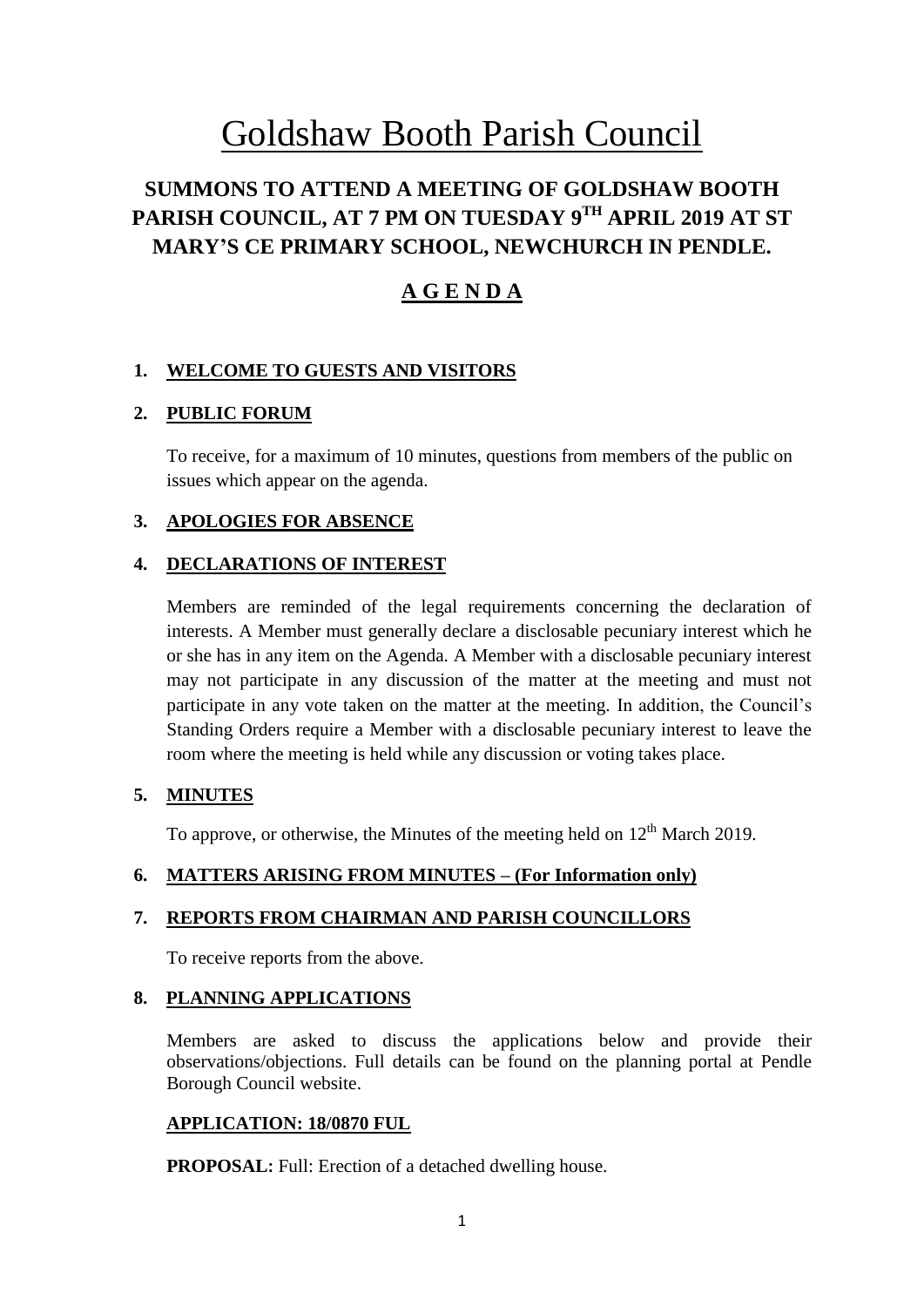**LOCATION:** Spenbrook Mill, Spenbrook Road, Newchurch in Pendle.

**APPLICANT:** Cheshire Estates.

# **APPLICATION: 19/0179/HHO**

**PROPOSAL:** Full: Erection of a split-level detached garage with basement below.

**LOCATION:** Sunnyhurst, Well Head Road, Newchurch In Pendle.

**APPLICANT:** Mr Keith Pollard.

## **9. SPENBROOK MILL**

Members are asked to discuss any progress in connection with the new development.

## **10. CCTV**

Further to last month's discussions, members are asked to provide an update.

# **11. BEST KEPT VILLAGE COMPETITION**

The coordinators are asked to provide an update/programme of action.

## **12. 106 MONIES**

This will become a regular monthly item to continue discussions regarding the funds.

#### **13. PARISH MAINTENANCE**

This regular monthly item is intended to identify any maintenance/jobs in the village which require attention. Members are asked to discuss and agree which jobs are to be undertaken during the month.

# **14. PLAY AREAS**

Councillor Donovan will inform members of any issues arising from the quarterly inspections.

#### **15. ANNUAL PARISH MEETING**

Members are asked to agree the date of the Annual Parish Meeting. In previous years this has been held immediately after the Annual Parish Council Meeting.

## **16. BANK ACCOUNT SIGNATORIES**

Members are asked to agree further signatories to the bank account.